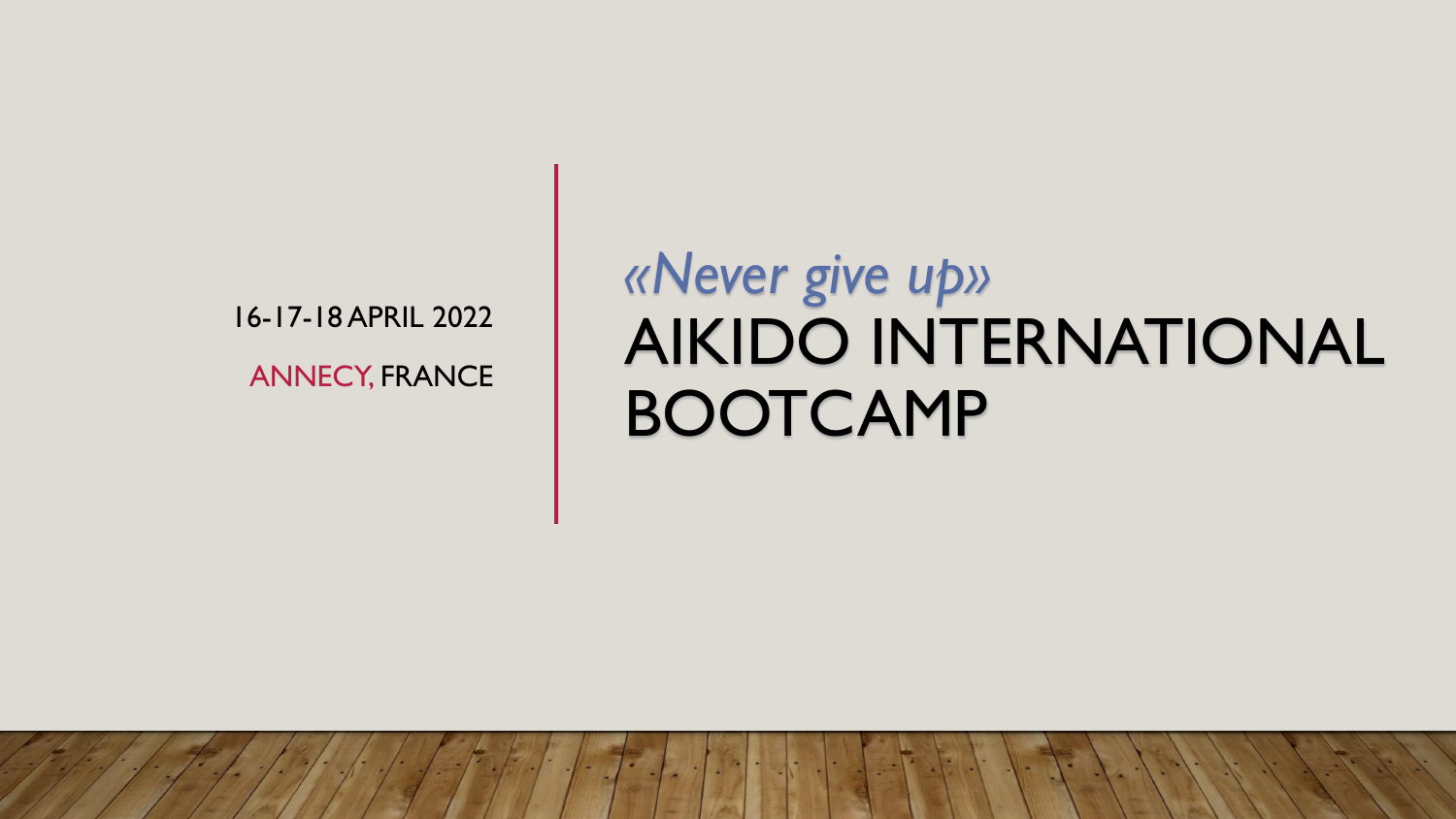#### INTRODUCTION

*We all like Philippe's teaching, and we exactly know why.* 

*We like these intense and generous times where we all give the best of ourselves.*

- During the Easter weekend 2022, a wonderful Aikido event will take place in Annecy.
- 12 teachers from all over Europe will meet together with one common dream, to share with us a 3-day seminar of fun, sweat and generous aikido practice.
- These teachers have in common to follow or to have followed the teaching of the same teacher, Philippe Gouttard.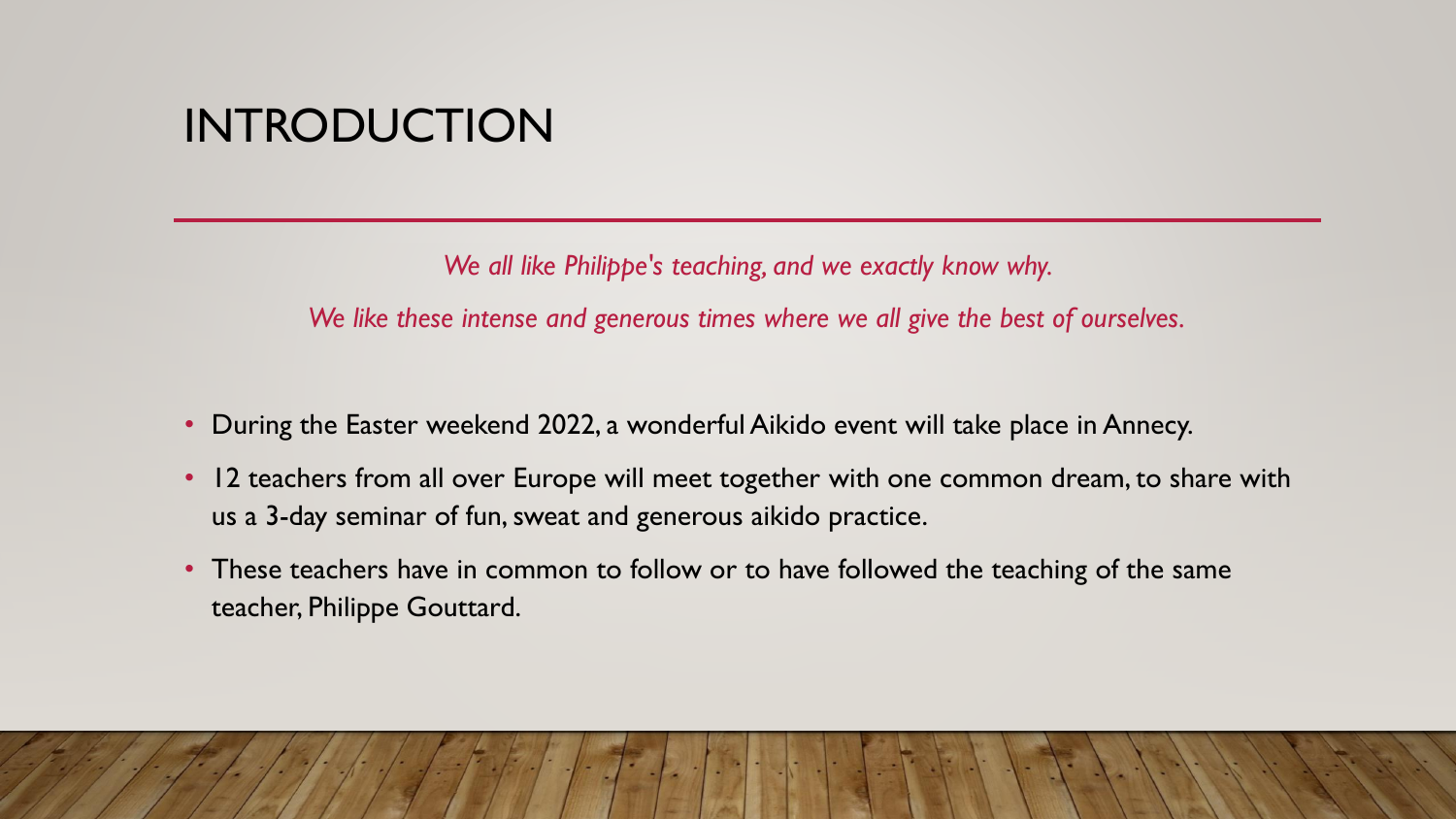#### TEACHER LISTS

| <b>Name</b>              | <b>Locality</b>   | Dan     |
|--------------------------|-------------------|---------|
| <b>Alexandre Perret</b>  | France - Grenoble | 4th DAN |
| Daniel Schulz            | Germany - Dresden | 5th DAN |
| Etsuko lida              | France - Paris    | 4th DAN |
| <b>Fabrice Rios</b>      | France - Annecy   | 4th DAN |
| <b>Farid Simoussa</b>    | France - Nantes   | 5th DAN |
| <b>Gerald Garzonio</b>   | France - Sete     | 4th DAN |
| Giancarlo Pensabene      | Italia - Genova   | 5th DAN |
| Jean-Michel Bovio        | France - Annecy   | 6th DAN |
| Michael O'Donovan        | Ireland - Dublin  | 5th DAN |
| <b>Philippe Gouttard</b> | France - Grenoble | 7th DAN |
| Philippe Monfouga        | France - Paris    | 4th DAN |
| Raido Ohtla              | Estonia - Tartu   | 4th DAN |
| Victor Jeannot           | France - Annecy   | 4th DAN |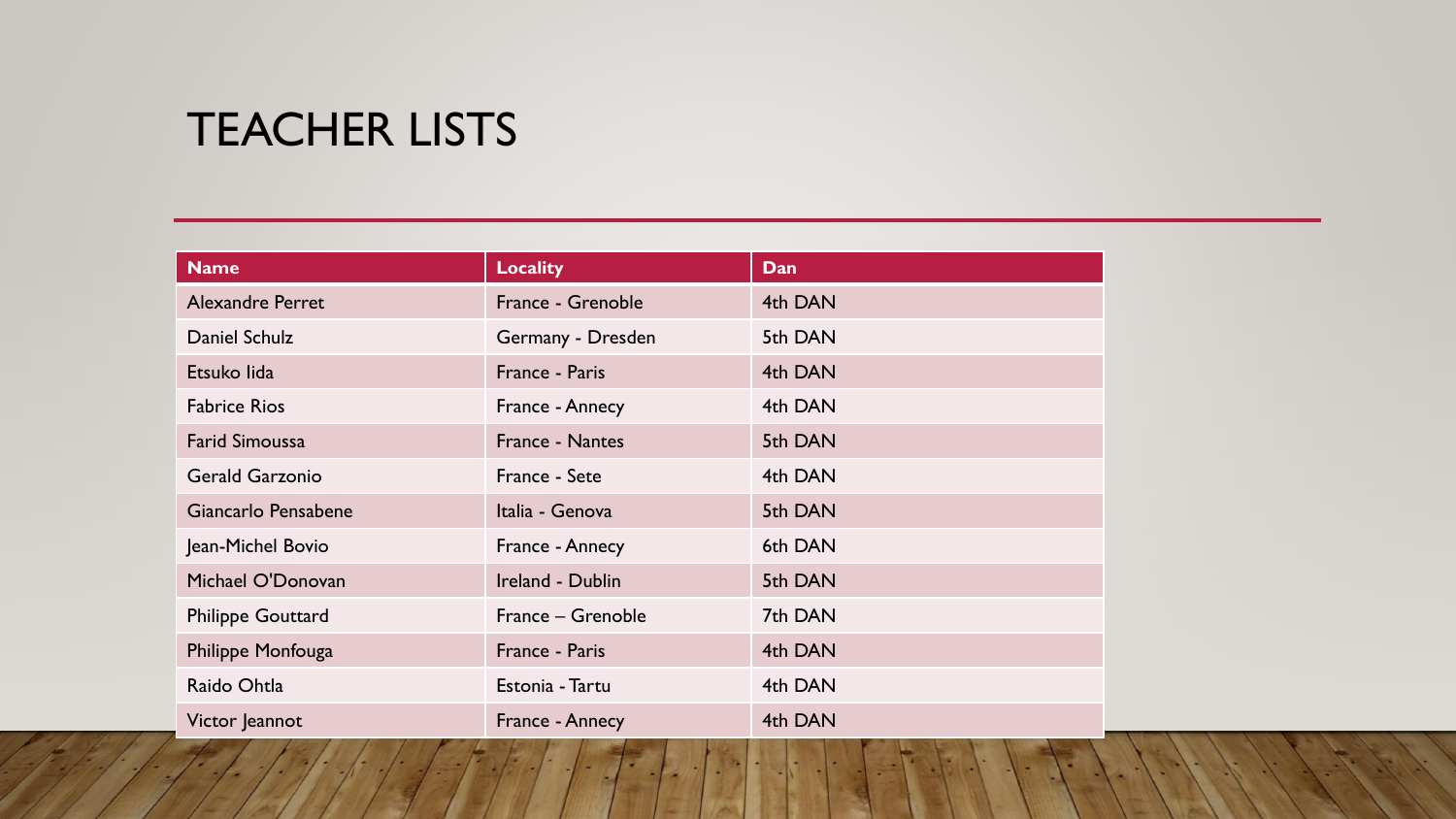#### WHEN : 16-17-18 APRIL 2022

- Spring 2022:
	- Seminar: **16-17-18 April 2022**, which are Easter holidays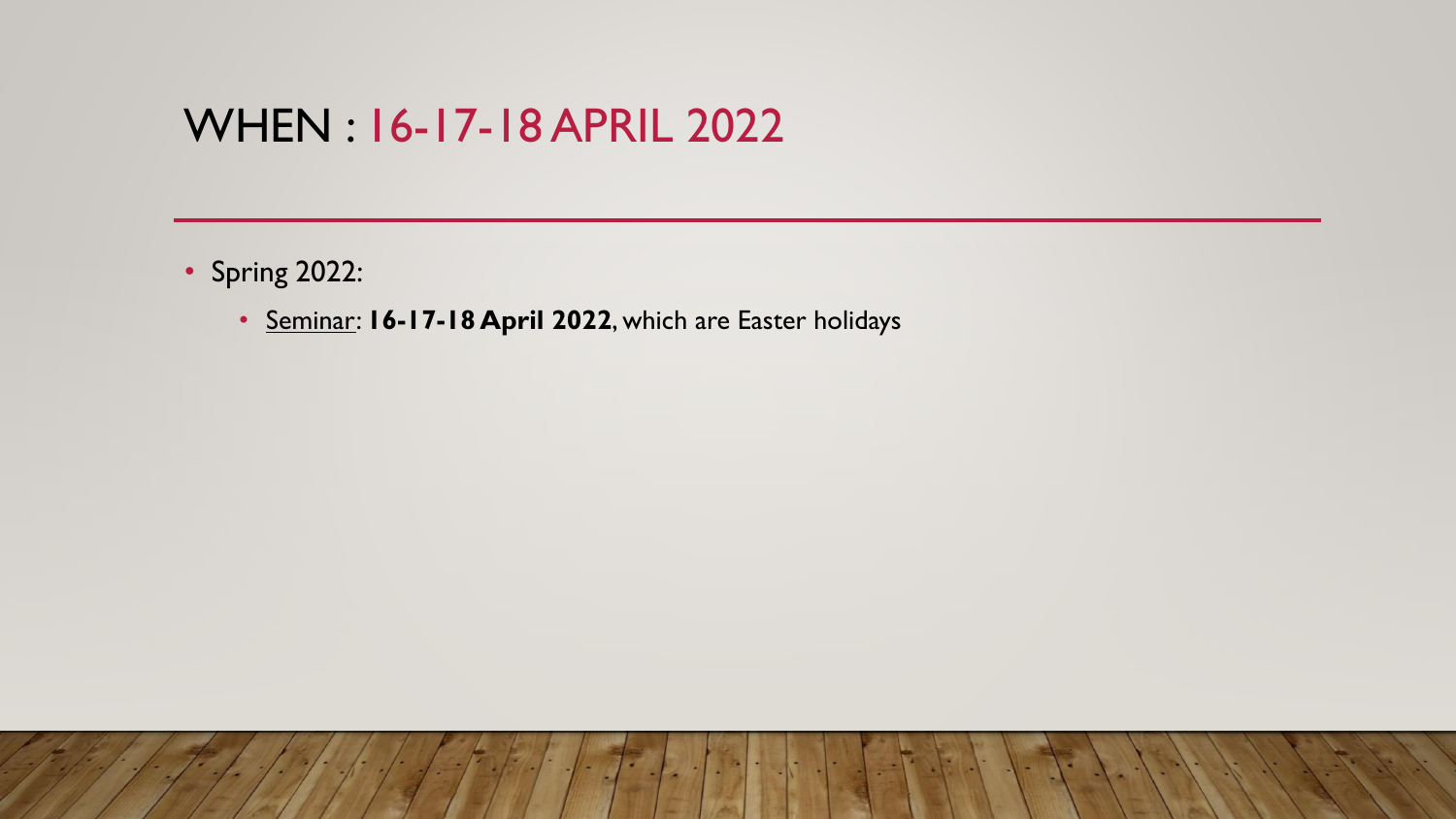#### WHERE - ANNECY

- **Annecy**, France
- This the central area where most of us have been living
- **Geneva (GVA) airport** proximity *30min* ; **Lyon (LYS) airport** as second choice *1hour*
	- We will pick you up at the airport if needed
- Beautiful and touristic city with plenty of activities (*link*)

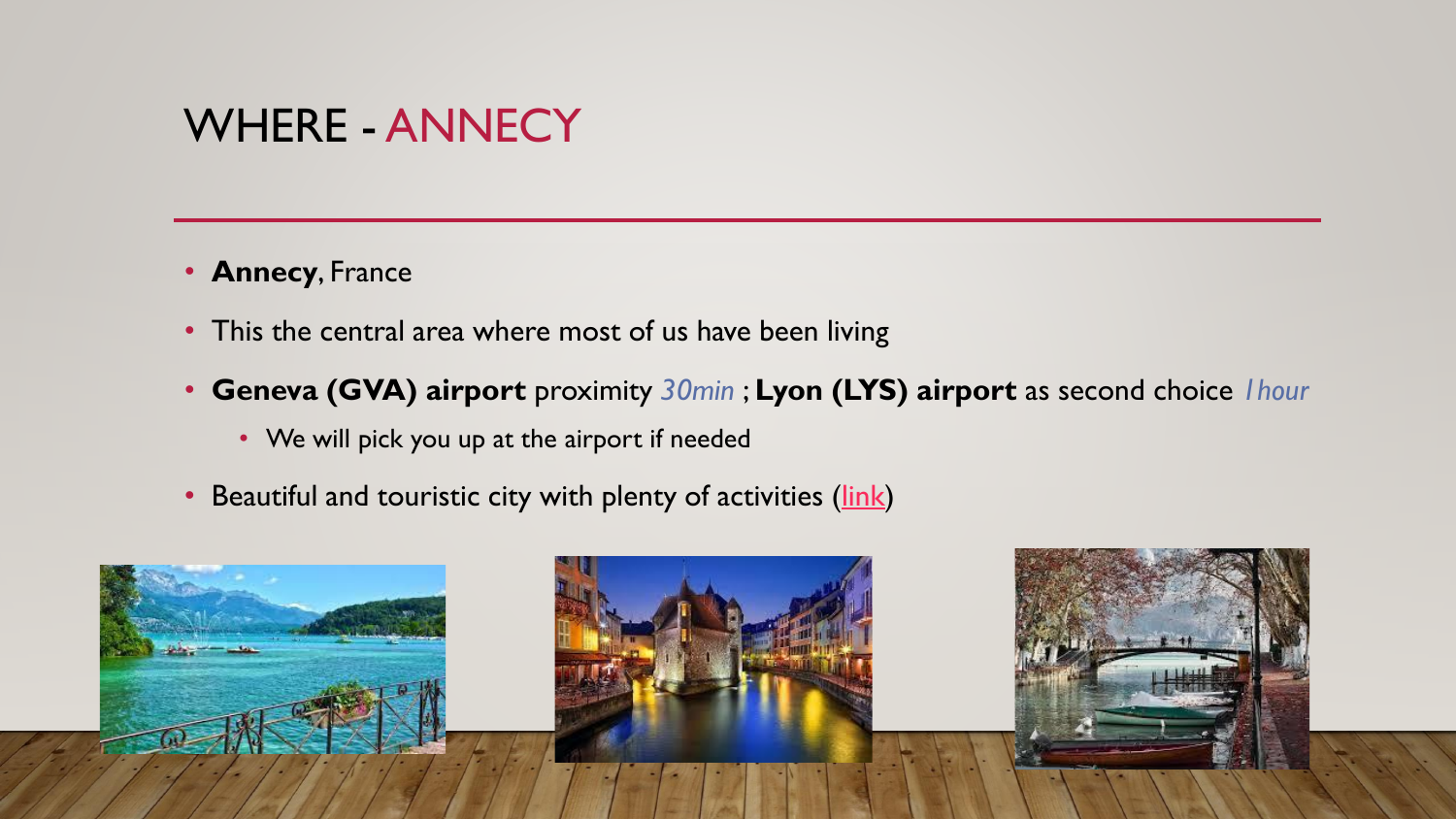### WHERE – THE DOJO



- We will practice in this great dojo called «Le Météore» at Meythet (this township is now part of Annecy).
- Location:

Salle « Le Météore » 27 route de Frangy, 74960 Annecy Meythet, FRANCE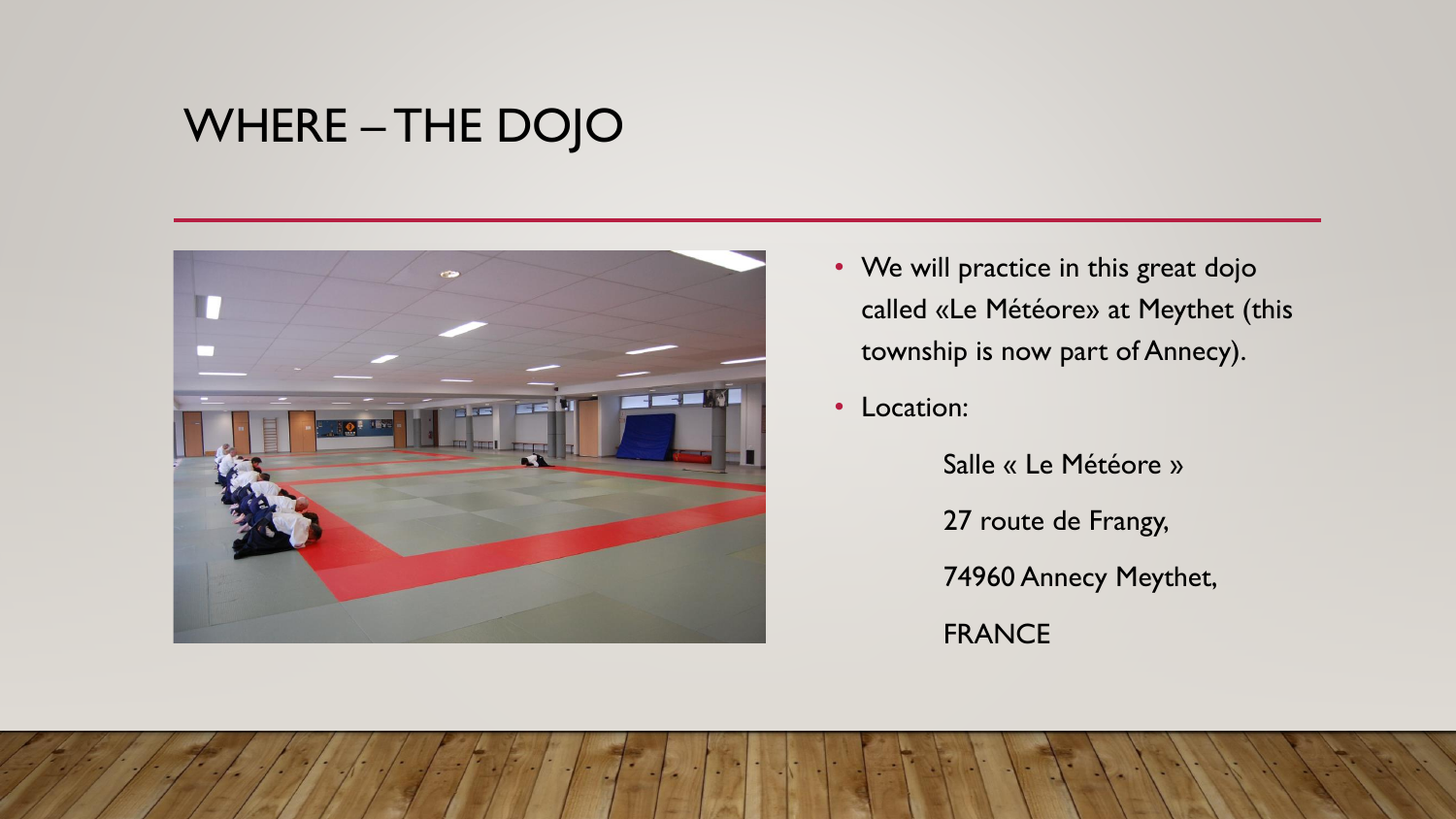#### HOW – THE SEMINAR

- Format : **4H/day during 3 days**
- **Schedule**
	- Saturday 16/05/2022 and Sunday 17/05/2022 10:00 to 12:00, and 17:00 to 19:00 (4 classes)
	- Saturday 16/05/2022 and Sunday 17/05/2022 10:00 to 12:00, and 17:00 to 19:00 (4 classes)

#### • **Fees**

- Full seminar 3 Days Euro: 100.
- 2 Days seminar Euro: 75.
- 1 Day seminar Euro: 40.
- $\frac{1}{2}$  Day seminar Euro: 30.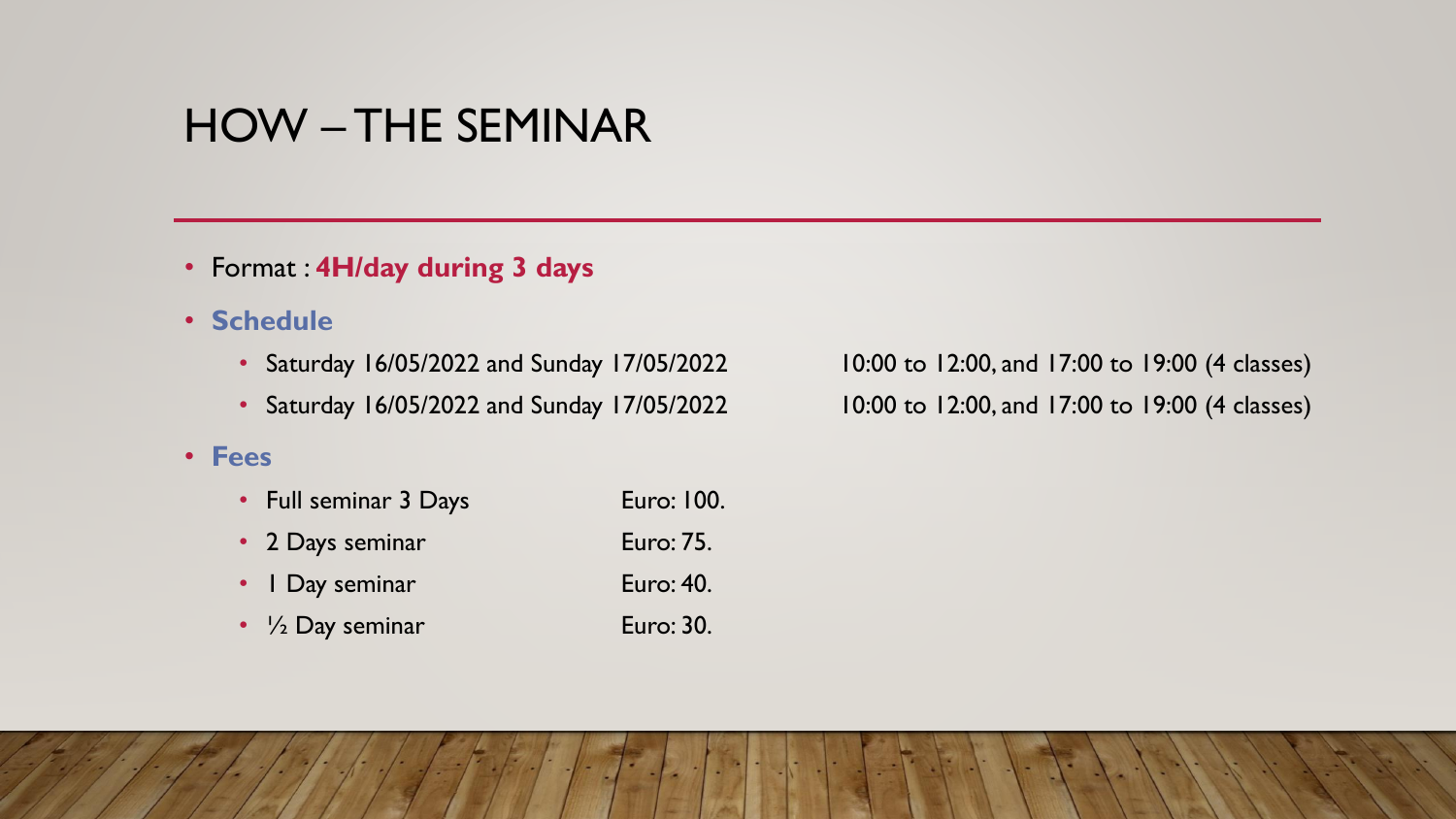#### HOW – ACCOMODATION

- To facilitate the accommodation, and to allow the participants to meet in the same place, I recommend to book at the following apart-hotel:
	- Privilodge [Apparthotel](https://www.apparthotel-annecy.com/en/)
		- Where: Perfect location at the city center. Bus available to reach the dojo
		- What: Studios for 2 people, and 2 rooms-apartments for 4 people
		- <u>Price</u>: 2 rooms-apartment for 4 people = 230€ by night ; Studio for 2 people = 158€ by night This is a correct price for Annecy, which is a touristic city
		- ➢ I have pre-reserved 8x "2 rooms-apartments" for the 3 nights Friday 15, Saturday 16, and Sunday 17. Please contact me quickly in order to use this reservation
			- This is the accommodation to be preferred if possible
- Some locals will offer accommodation for foreign participants who will have difficulty to pay a hotel.
	- It's hard to say how many accommodation will be available. But worse case, there will always be camping places.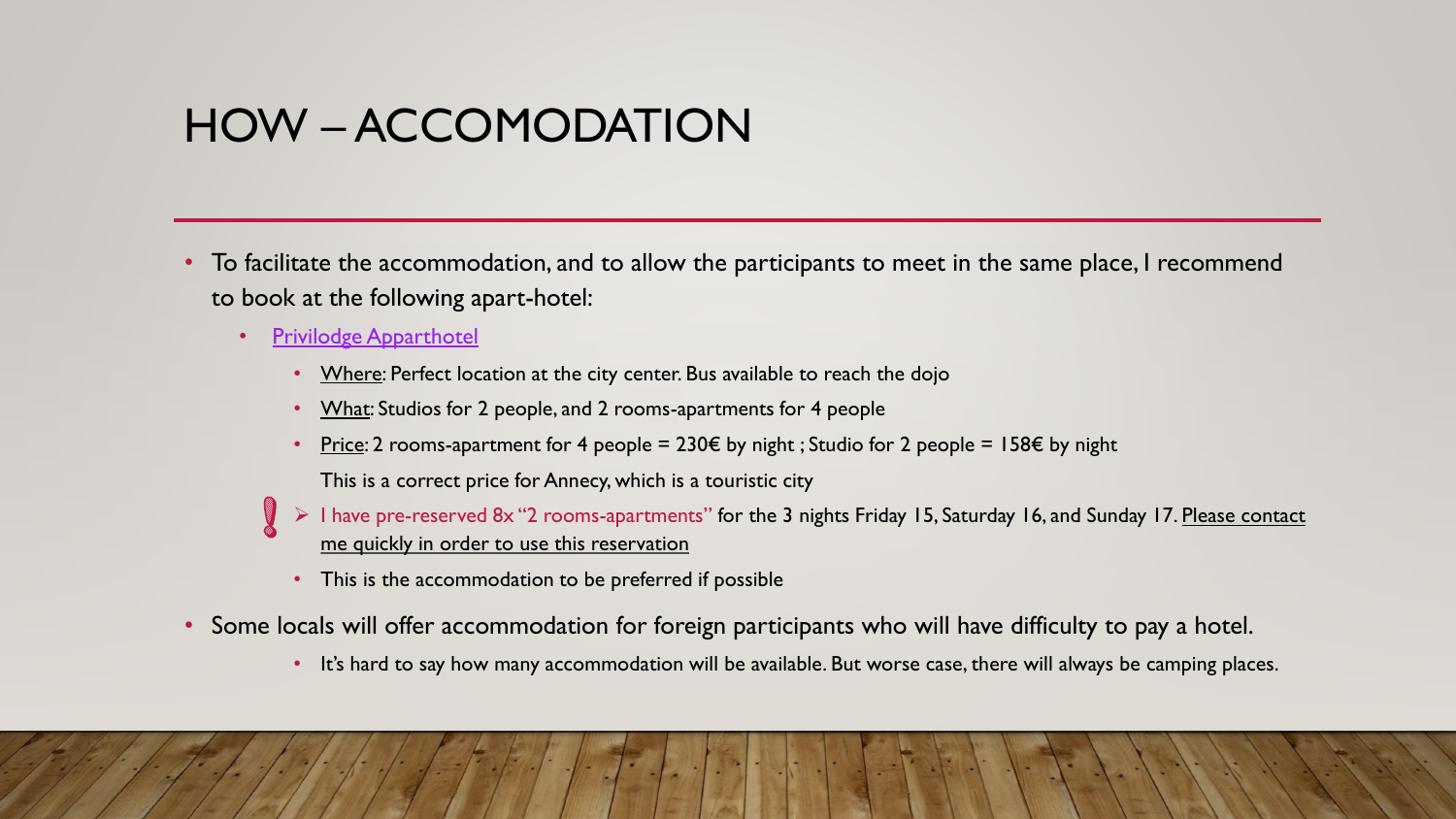#### DIFFICULTIES – *UPDATED 2022.01*

- Many different actions have been taken by the authorities in our respective countries. And I know that everything can change quickly, and there will certainly be uncertainties throughout the year.
- However, in most of the country it seems that we get closer to a consensus, which is to have a Sanitary Pass / Covid certificate to practice.
- At that time, every participant with a Sanitary Pass will be able to practice in France. Meaning being vaccinated or having performed a PCR or equivalent test in the last 3 days.
- I hope that it will change until April.
- That is the best moment to apply Philippe's philosophy: "Never give up!"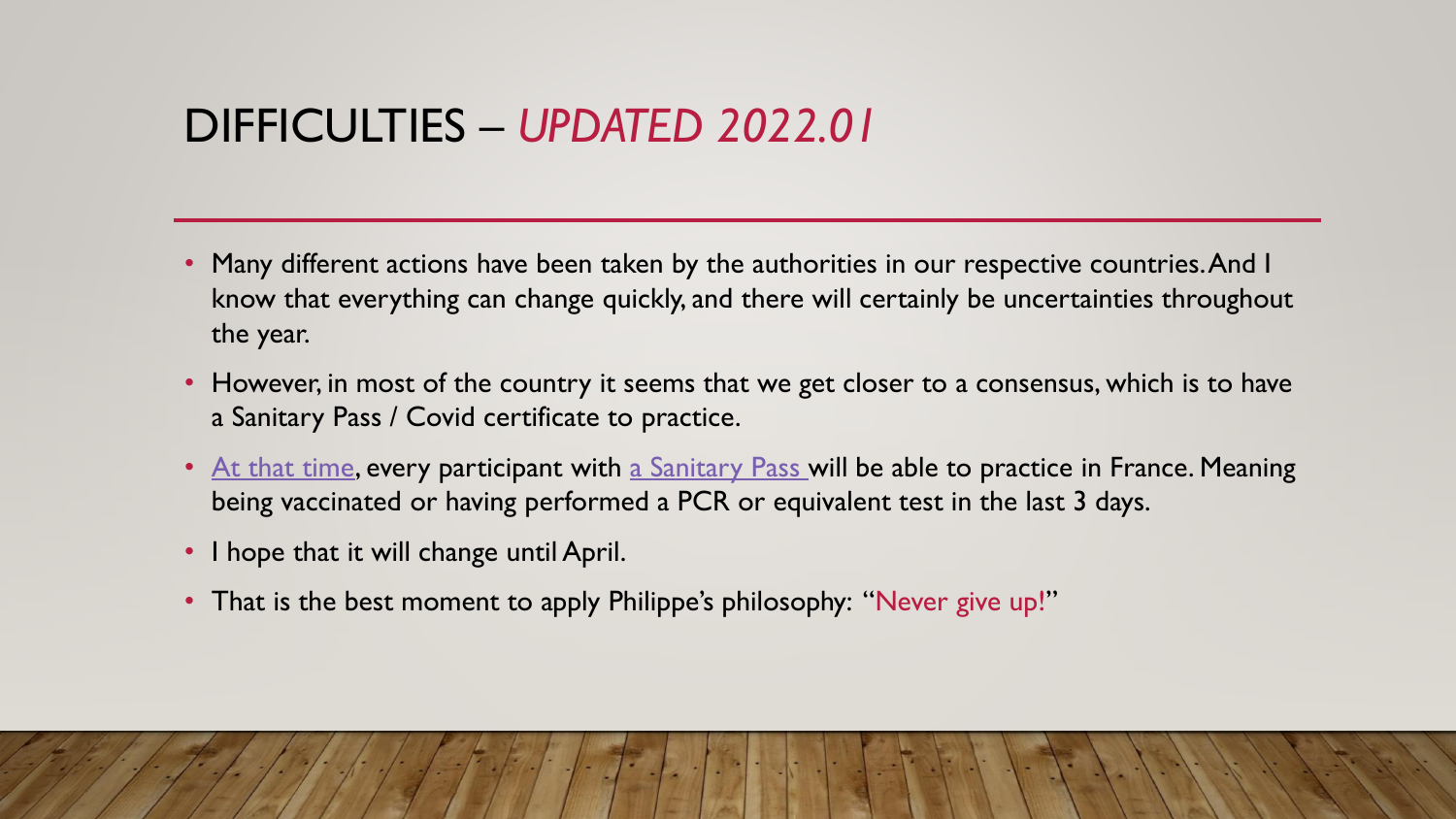#### **CONTACTS**

• Fabrice Rios +33 6 89 21 95 33 [aikido.annecylevieux@gmail.com](mailto:aikido.annecylevieux@gmail.com) • Philippe Gouttard +33 6 80 08 86 41 [philippegouttard@sfr.fr](mailto:philippegouttard@sfr.fr)